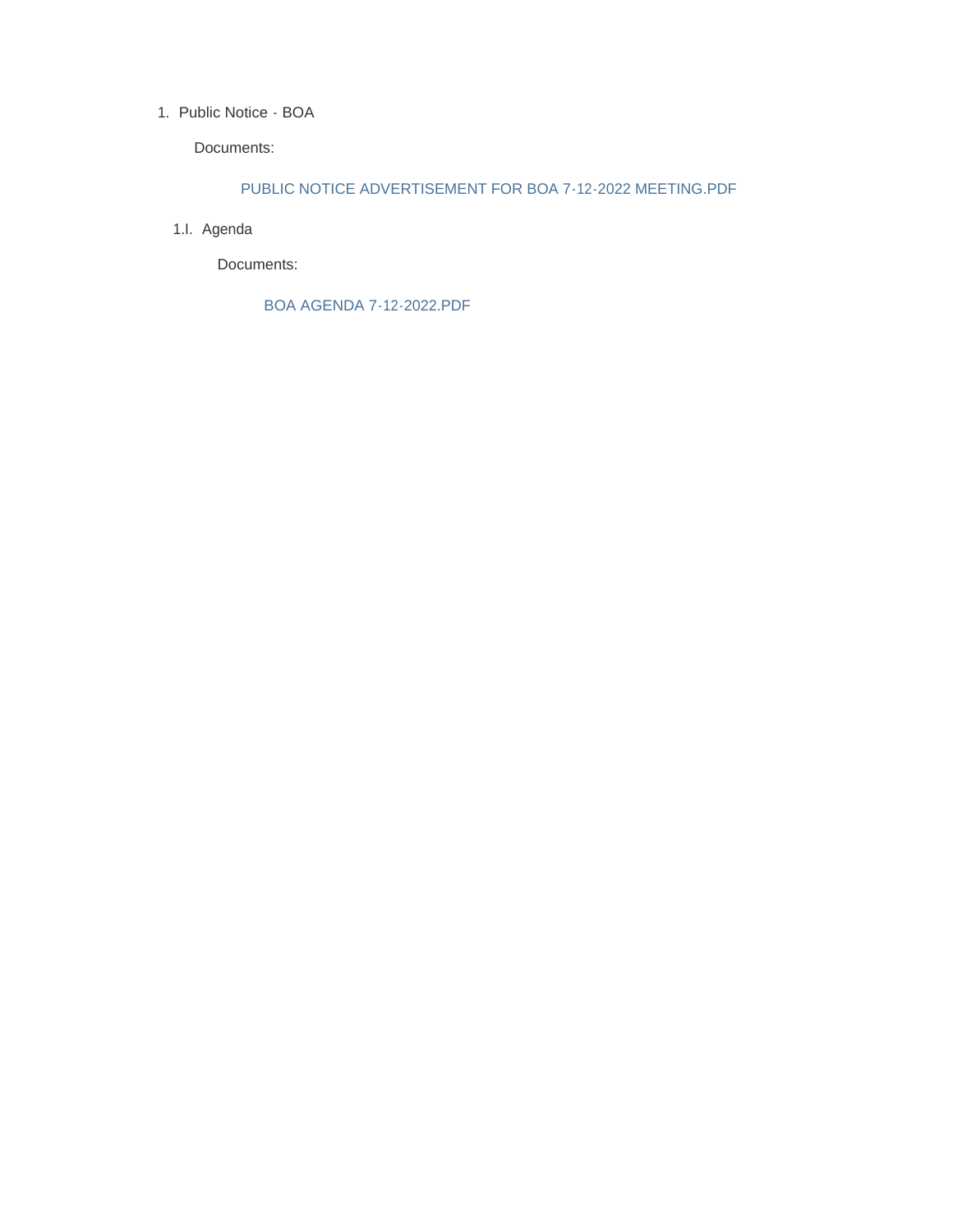## **PUBLIC NOTICE**

The Burke County Board of Adjustment will hold a Public Meeting at 6:00 PM on July 12, 2022 in the Commissioners Meeting Room/County Services Building located at 110 N. Green St. in Morganton, NC (Door E). At the meeting they will take public comment regarding the following matters:

**VAR 2022-01** (William Fox, Applicant) Request for a variance from setback requirements for home construction for the placement of an upper-level porch/deck at 2836 Lake View Park Drive (PIN # 1753211681) of Burke County.

**SUP 2022-10** (Brian J. Smith, Applicant) Request for a special use permit to construct a 2,400 square foot (40x60) accessory structure at 3372 US 64 (PIN # 1781721452) of Burke County.

**SUP 2022-11** (Ricky Conard, Applicant) Request for a special use permit to establish and operate a single-family dwelling in the Lake/River Overlay as a Dedicated Short-Term Rental at 2216 North Point Drive (PIN # 1743979887) of Burke County.

Citizens may submit written comments and/or concerns regarding these proposed items to: [bradley.kirkley@burkenc.org](mailto:bradley.kirkley@burkenc.org) OR

Burke County Community Development C/O Zoning Administrator P.O. Box 219 Morganton, NC 28680

Written comments must be received by Friday July 8, 2022 at 5:00pm. Please contact Burke County Community Development at (828) 764-9030 or (828) 764-9036 with questions.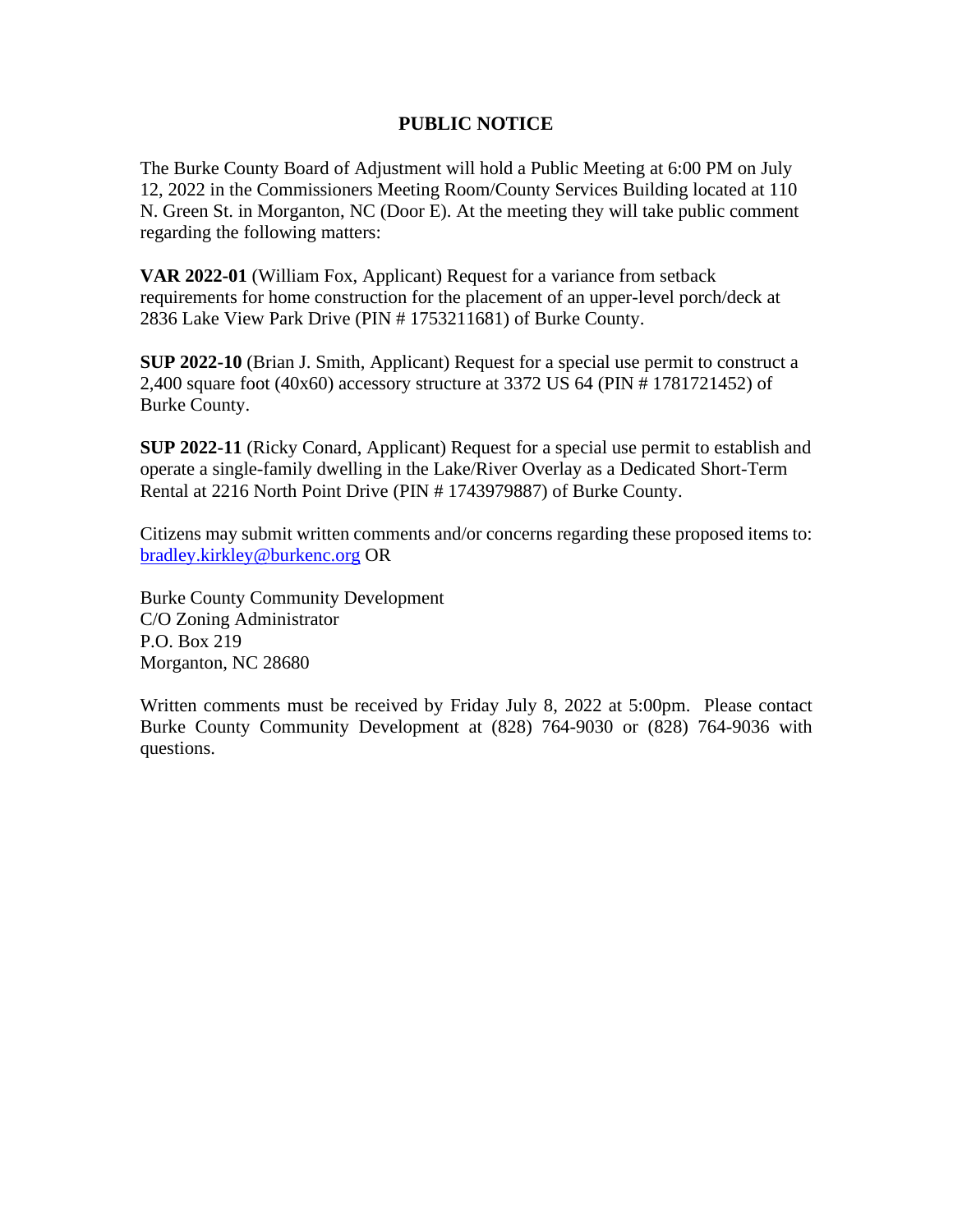

**AGENDA BURKE COUNTY BOARD OF ADJUSTMENT July 12, 2022 6:00 P.M.**

## *Burke County Services Building 110 N. Green Street, Morganton*

- **I. Call to Order**
- **II. Pledge of Allegiance Led By:** Bradley Kirkley
- **III. Approval of Minutes June 14, 2022**
- **IV. Public Hearing:**

*VAR 2022-01 (William Fox, Applicant) Request for a variance from setback requirements for home construction for the placement of an upper-level porch/deck at 2836 Lake View Park Drive (PIN # 1753211681) of Burke County.*

- *i. Report by Planning Department*
- *ii. Presentation by Applicant*
- *iii. Open Public Meeting Public Comment*
- *iv. Public Comment*
- *v. Close of Public Meeting*
- *vi. Board Action*

*SUP 2022-10 (Brian J. Smith, Applicant) Request for a special use permit to construct a 2,400 square foot (40x60) accessory structure at 3372 US 64 (PIN # 1781721452) of Burke County.*

- *i. Report by Planning Department*
- *ii. Presentation by Applicant*
- *iii. Open Public Meeting Public Comment*
- *iv. Public Comment*
- *v. Close of Public Meeting*
- *vi. Board Action*

**P.O. Box 219, 110 North Green Street, Morganton, North Carolina 28680 Telephone (828) 764-9030 – FAX (828) 764-9021**